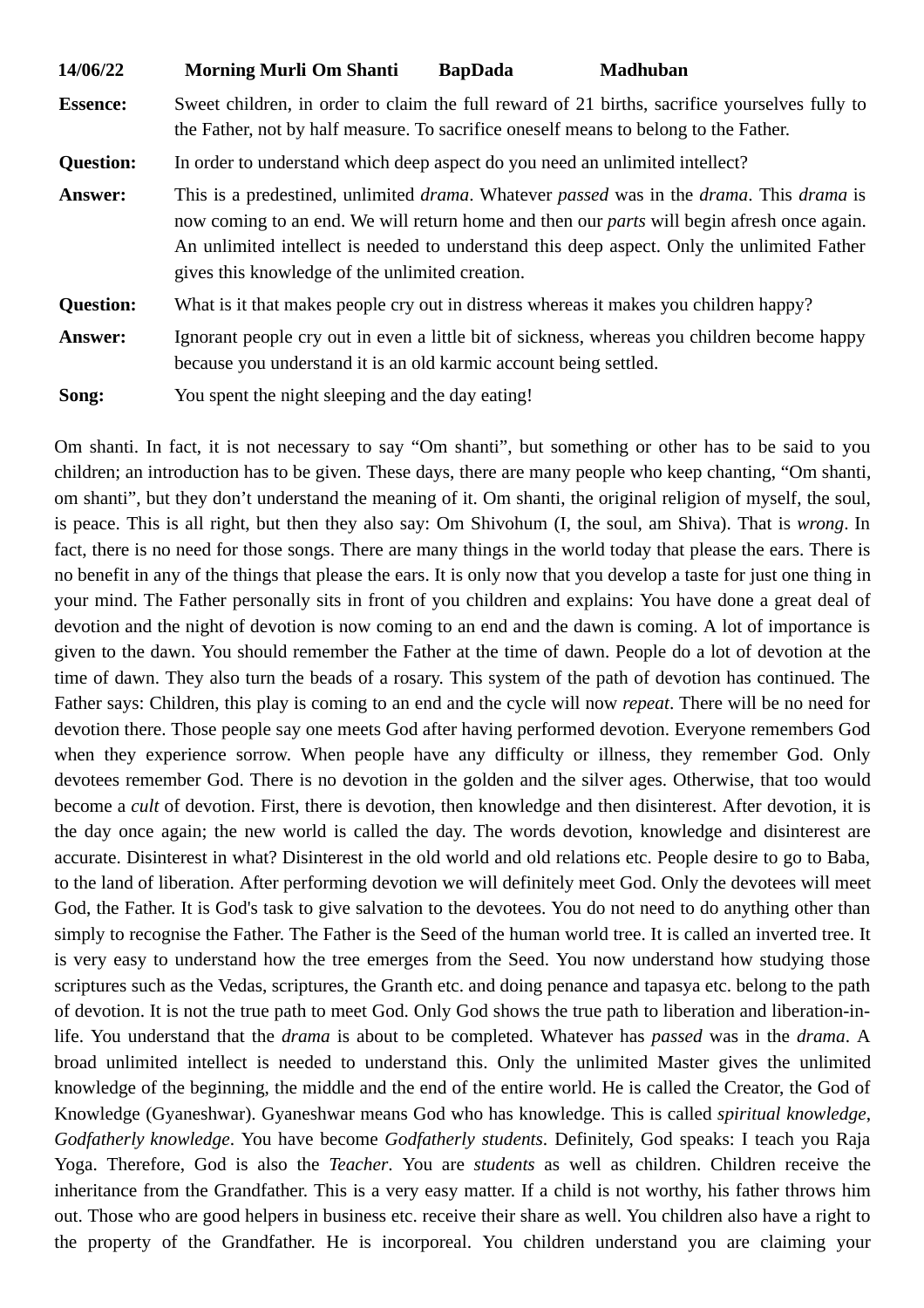inheritance from your Grandfather. He is the One who establishes heaven. He is *knowledge-full*. Brahma, Vishnu and Shankar are not called the Purifier; they are deities. They are not known as bestowers of salvation. There is only the One who does that and everyone remembers that One. Because people do not know the Father, they say God is in everyone. If people have a vision, they think it was Hanuman who gave them the vision. They say that God is omnipresent. If you have faith in anything, you receive a vision. However, here, it is a question of studying. The Father says: I come and teach you children. You can see how He teaches: He teaches in an ordinary way, just as other *teachers* teach. A *barrister* will make someone a *barrister* like himself. You understand who made Bharat into heaven and where the deities of the sun dynasty, who lived in Bharat, came from. People do not know this at all. It is now the confluence. You are standing at the confluence; no one else is at the confluence. The meeting of the confluence is so beautiful! You children have come to meet your Father. This meeting is very beneficial. There is no attainment through the other kumbh melas etc. The confluence is said to be the true meeting of kumbh. It is said that souls and the Supreme Soul were separated for a long time, and that, afterwards, a beautiful meeting took place. This time is very beautiful. The time of the confluence is so beneficial because it is only at this time that there is benefit for everyone. The Father comes and teaches everyone. He is incorporeal, a *star*, but an oval image has been kept in order to explain. They would not understand anything simply with a point. You can explain that each soul is a *star* and the Father is also a *star*. As is a soul, so the Supreme Father, the Supreme Soul; there is no difference. You souls are numberwise. There is so much *knowledge* in the intellects of some, whereas there is just a little knowledge in the intellects of others. You now understand how we souls experience 84 births. Each one has to suffer for his own karmic accounts. When a person becomes ill, it means he is settling his own accounts. Do not have the thought: We are Godly children, so why are we suffering? The Father has explained that these are the sins of innumerable births. Although someone may be a kumari, and a kumari would not have committed any sin now, the karmic accounts of innumerable births have to be settled. Baba has explained that if you do not tell about the sins committed during this birth, they continue to increase. If you tell Baba about them, they do not increase. Bharat was the most pure; Bharat is now the most impure. So, they also need to make a lot of effort. Those who do a lot of *service* understand they will claim a high *number*. If any karmic accounts still remain, there will have to be suffering. This suffering can be settled in happiness. If something happens to ignorant people, they start crying out. Here, you settle it in happiness. We were pure and we later became most impure. We have received these costumes to play our *parts*. It is now in your intellects that you have become most impure. You have to make a great deal of effort. You should not be surprised at someone else's sickness. Just look how Krishna's name is remembered as "The ugly and beautiful one". Yet those who created the pictures do not understand. Sometimes, they show Radhe as fair and Krishna as dark blue. They understand that Radhe is a kumari, and so they give her respect. They wonder how she could be ugly. You understand all of these things. Those who belonged to the deity religion now consider themselves to be Hindus. You uplift your clan on the basis of shrimat. You have to purify the entire clan. You have to *salvage* them and uplift them. So you are the *Salvation Army*. The Father alone takes you away from degradation and into salvation. He is the one who is praised as the *Creator*, the *Director* and also the principal *Actor*. How is He an *actor*? The Purifier Father comes into an impure world and makes everyone pure, so He is the main *Actor*, is He not? Brahma, Vishnu and Shankar are not called Karankaravanhar. You can now say from experience that Baba, who is called Karankaravanhar, is playing His *part* at this time. He would play His *part* at the confluence age. No one knows Him. People start to fall after they become 16 degrees. Gradually, the degrees decrease. The degrees decrease a little in every birth. We have to take eight births in the golden age. According to the *drama*, the degrees decrease in every birth. It is now the time to ascend. When we have climbed up fully, we will gradually descend again. You children know that the kingdom is now being established. All varieties are needed in a kingdom. Those who follow shrimat well claim a high status, but even they need to ask for advice. Only when you give your full account to Baba can Baba then advise you. Do not think that Baba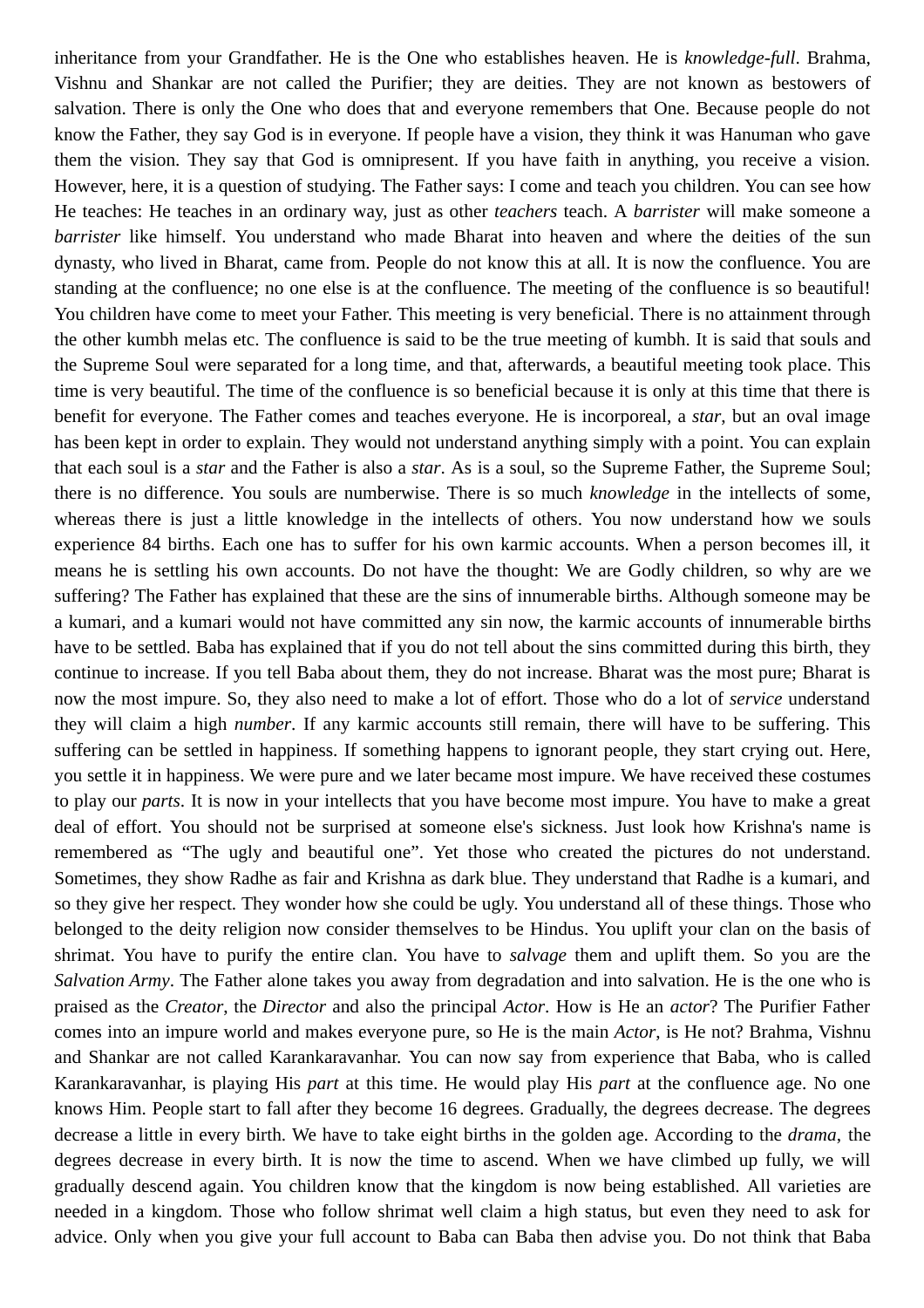knows everything. He knows the beginning, the middle and the end of the world, but He would not sit and know what is in each one's heart. He is *knowledge-full*. Baba says: I know the beginning, the middle and the end, and this is why I am able to tell you: This is how you fall and then this is how you ascend. This is in the *part* of Bharat. Everyone performs devotion. Those who perform the maximum devotion should receive salvation first. They were worthy of worship and they took 84 births. They are the ones who performed devotion, numberwise. You may have led a good life now, but there are still the sins of previous births. Only with the power of remembrance can they be cut away. Remembrance is *difficult*. Baba says to you: If you sit in remembrance, your bodies become free from disease. You receive the inheritance of peace, happiness and purity from Baba. Simply by having remembrance you also receive a body free from disease as well as a long lifespan. Through *knowledge* you become trikaldarshi. No one understands the meaning of being trikaldarshi. There are many people with occult powers. Even while sitting here, they see the *Parliament of London*. However, there is no benefit in having such occult powers. Some also receive visions, not with their physical eyes, but in a divine vision. At this time, everyone is ugly. You sacrifice yourselves, that is, you belong to the Father. Baba too sacrificed himself completely. Those who sacrifice themselves by half measure only receive half. Baba sacrificed himself; he sacrificed everything he had. All those who sacrifice themselves receive attainment for 21 births. This is not a question of suicide. Someone who commits suicide is known as a great sinner. If a soul kills his own body, it is not good. A person might cut the throat of someone else, but this means to cut your own throat. This is why someone who commits suicide is known as a great sinner. The Father explains everything so clearly to the sweetest children. You understand that I come cycle after cycle at the confluence age to this kumbha mela. This is the same Mother and Father. Children say: Baba, You are our everything. Baba also says: O children, you souls belong to Me. You children know that Shiv Baba has come as He did a cycle ago. He is decorating those who have taken the full 84 births. You souls understand that Baba is *knowledge-full* and the Purifier. He is now giving us total *knowledge*. He alone is the Ocean of Knowledge. Here, there is nothing of the scriptures. Here, you have to forget everything including your own bodies and consider yourselves to be souls. Since you belong to the one Father, you must forget everything else. You must break your intellects' yoga away from all others and connect them to the One. It is also sung: We will only connect ourselves to You. Baba, we will sacrifice ourselves completely. The Father says: I too sacrifice Myself to you. Sweet children, I make you into the masters of the kingdom of the whole world. I am altruistic. People might say they are doing selfless service, but they still receive the fruit of it. The Father does altruistic service; only you understand this. When souls say they do altruistic service, where did they learn that? You know that only Baba does altruistic service. He only comes at the confluence of the cycles and He is now personally sitting in front of you. The Father Himself says: I am incorporeal. How can I give you this inheritance? How can I tell you the knowledge of the beginning, the middle and the end of the world? There isn't any question of inspiration in this. People celebrate the birth of Shiva, so I do come. I come into Bharat. He tells us the praise of Bharat. Bharat was very great and completely pure. It is now once again becoming that. The Father has so much *love* for you children. Achcha.

To the sweetest, beloved, long-lost and now-found children, love, remembrance and *good morning* from the Mother, the Father, BapDada. The spiritual Father says namaste to the spiritual children.

## **Essence for dharna:**

- 1. Bring benefit to your clan on the basis of shrimat. Make your entire clan pure. Give your true account to the Father.
- 2. With the power of remembrance, make your body free from disease. Sacrifice yourself completely to the Father. Break your intellect's yoga away from all others and connect it to the One.